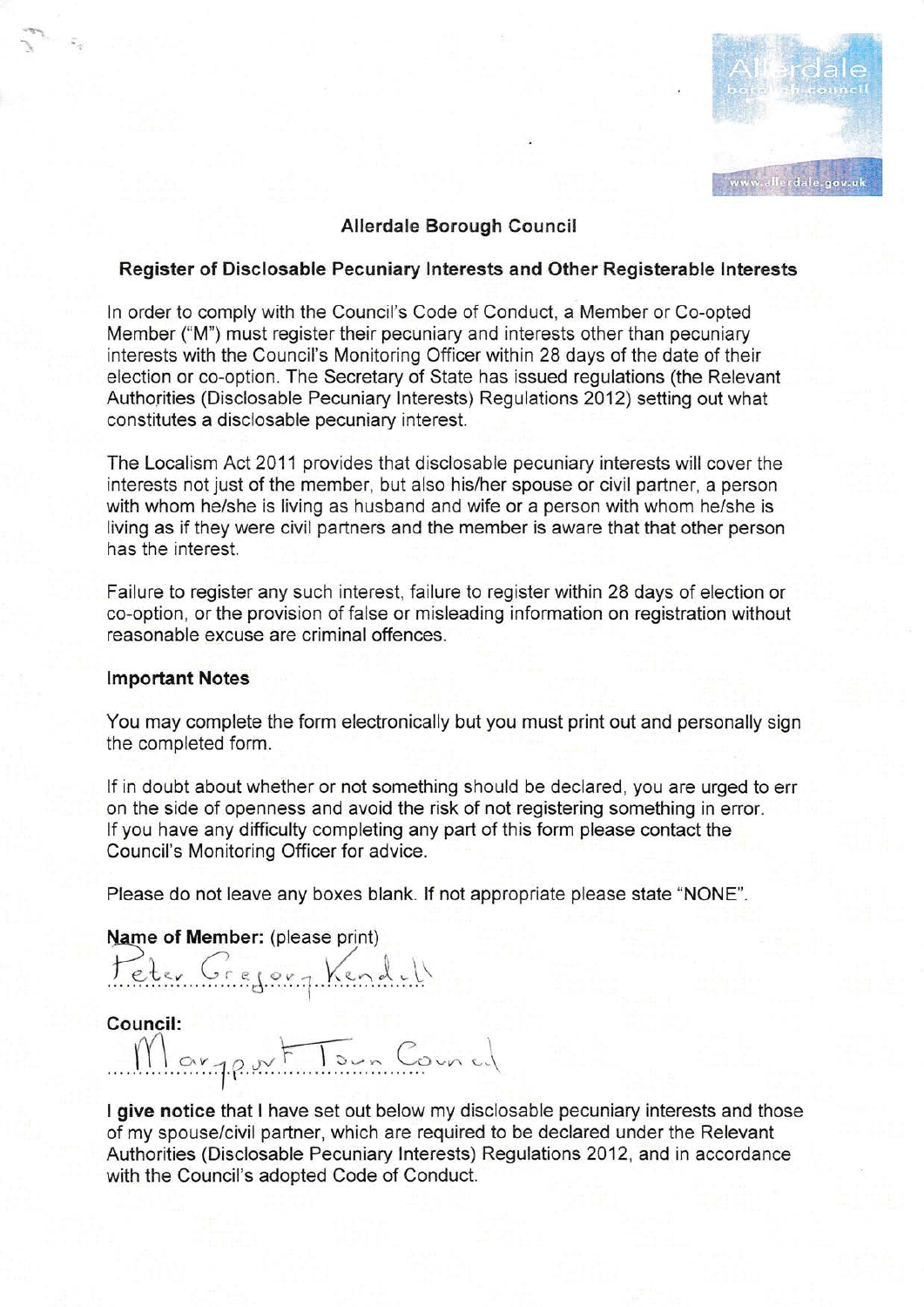## Disclosable Pecuniary Interests

1. Any employment, office, trade, profession orvocation carried on for profit or gain.

You should show every employment, office, trade, profession or vocation that you and your spouse/partner receive remuneration for other than simply repayment of expenses - a good example is would you have to declare for income tax purposes.

Give a short description of the activity concerned; for example 'Computer Operator' or'Accountant'.

Where you hold an office, give the name of the person or body which appointed you. ln case of a public office, this will be the authority which pays you.



2. Any payment or provision of any other financial benefit (other than from the relevant authority) made or provided within the relevant period in respect of any expenses incurred by M in carrying out duties as a member, or towards the election expenses of M.

This includes any payment or financial benefit from a trade union within the meaning of the Trade Union and Labour Relations (Consolidation) Act 1992.

You should declare the name of any person or body that has made any payments to you towards your expenses as a councillor or towards your election expenses. You do not need to declare the amounts of any payments, only the name of the person or body making them.

It refers to payment of election expenses by a third party  $-$  you do not need to declare if you pay your election expenses yourself. This would usually mean a political party at election time.

Menber Cotenion Association West Comberland 14? Girde mens.<br>Menbe  $M$ embo  $M$ enbe-Menbre Conbrie Hedth Worch  $\frac{1}{2}$ . Association west Cunberland 143  $F$ linby  $\omega_{i\alpha}$  term  $F$  and  $G$ r-v  $\overline{H}_{i}^{n}$   $\overline{H}_{i}^{n}$   $\overline{H}_{i}^{n}$   $\overline{H}_{i}^{n}$   $\overline{H}_{i}^{n}$   $\overline{H}_{i}^{n}$   $\overline{H}_{i}^{n}$ Cumbrie Police and Crime Penal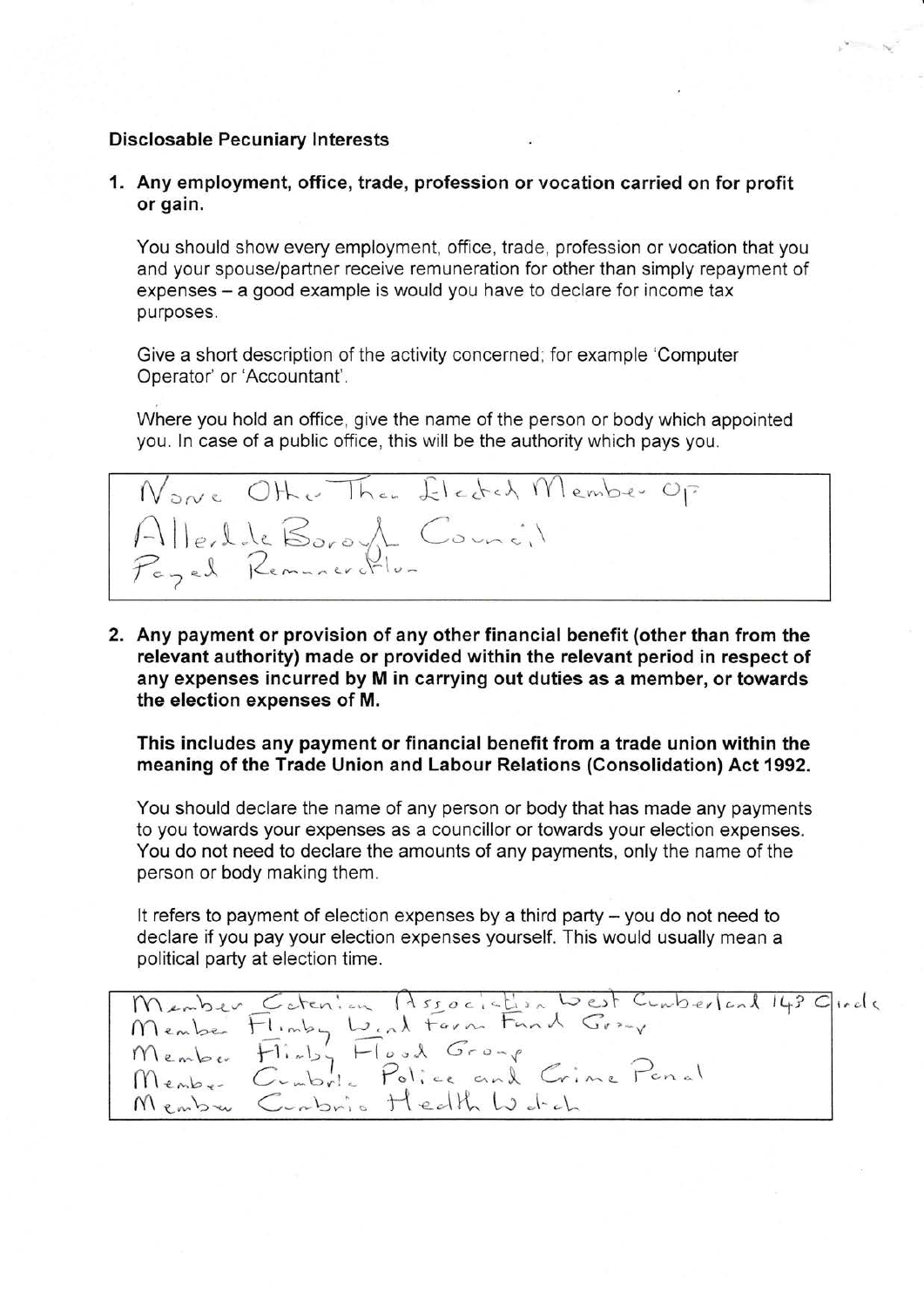- 3. Any contract which is made between the relevant person (or a body in which the relevant person has a beneficial interest) and the relevant authority-
	- (a) under which goods or services are to be provided or works are to be executed; and
	- (b) which has not been fully discharged.

You should list any contract made between yourself or your spouse/partner or a body in which either of you have a beneficial interest and the Council (or an organisation contracted to carry out business on its behalf).

 $N_{max}$ 

# 4. Any beneficial interest in land which is within the area of the relevant authority.

You should include any land and buildings in the area of the Borough in which you or your spouse/partner have a beneficial interest. You should give the address or a brief description to identify it. If you live in the Borough you should include your home under this heading whether as owner, lessee or tenant.

You should also include any property from which you receive rent, or of which you are the mortgagee.

Any land in the Borough area in the ownership of a charity or organisation of which you or your spouse/partner are a trustee should also be included in this section.

"Land" also includes any buildings or parts of buildings.

Home Co Oured By Self And Wife<br>Arjela H.I.d. Marshall<br>33 No.M Street Margeut Combrie Clais LHR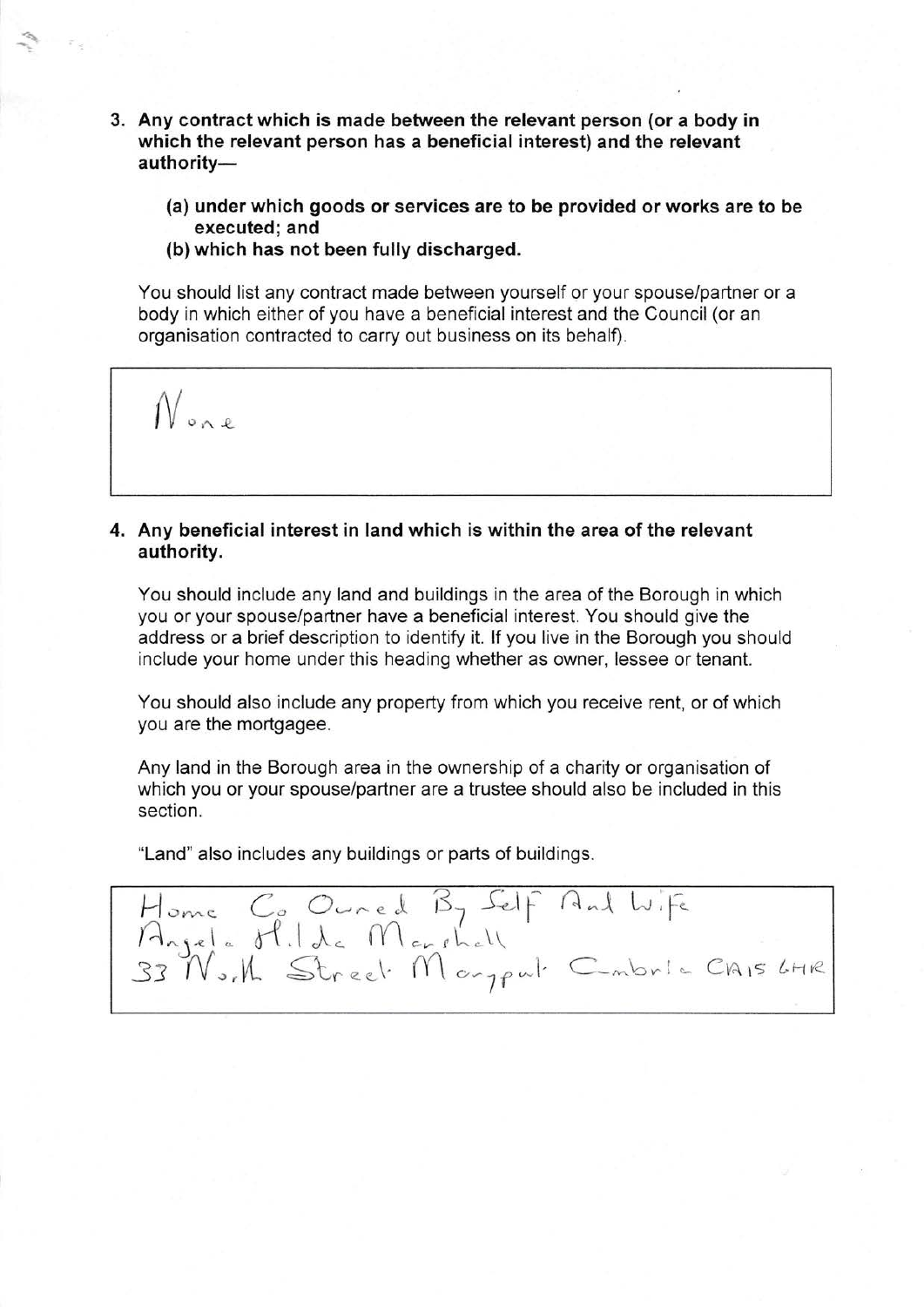## 5. Any licence (alone or jointly with others) to occupy land in the area of the relevant authority for a month or longer.

You should include land in the area of the Borough which you or your spouse/partner have a right to occupy, but neither own nor have tenancy of. You should give the address or a brief description to identify it.

"Land" includes any buildings or parts of buildings.

Ar Iten 4

# 6. Any tenancy where (to M's knowledge)-

- (a) the landlord is the relevant authority; and
- (b) the tenant is a body in which the relevant person has a beneficial interest.

You should declare any properties which you or your spouse/partner rent from the Council, or which is rented by a business which you or your spouse/partner owns or partly owns.

 $\int$ llotment Church Street Tenn-1- Op  $m_{\text{en}}$  ,  $\frac{1}{\sqrt{2}}$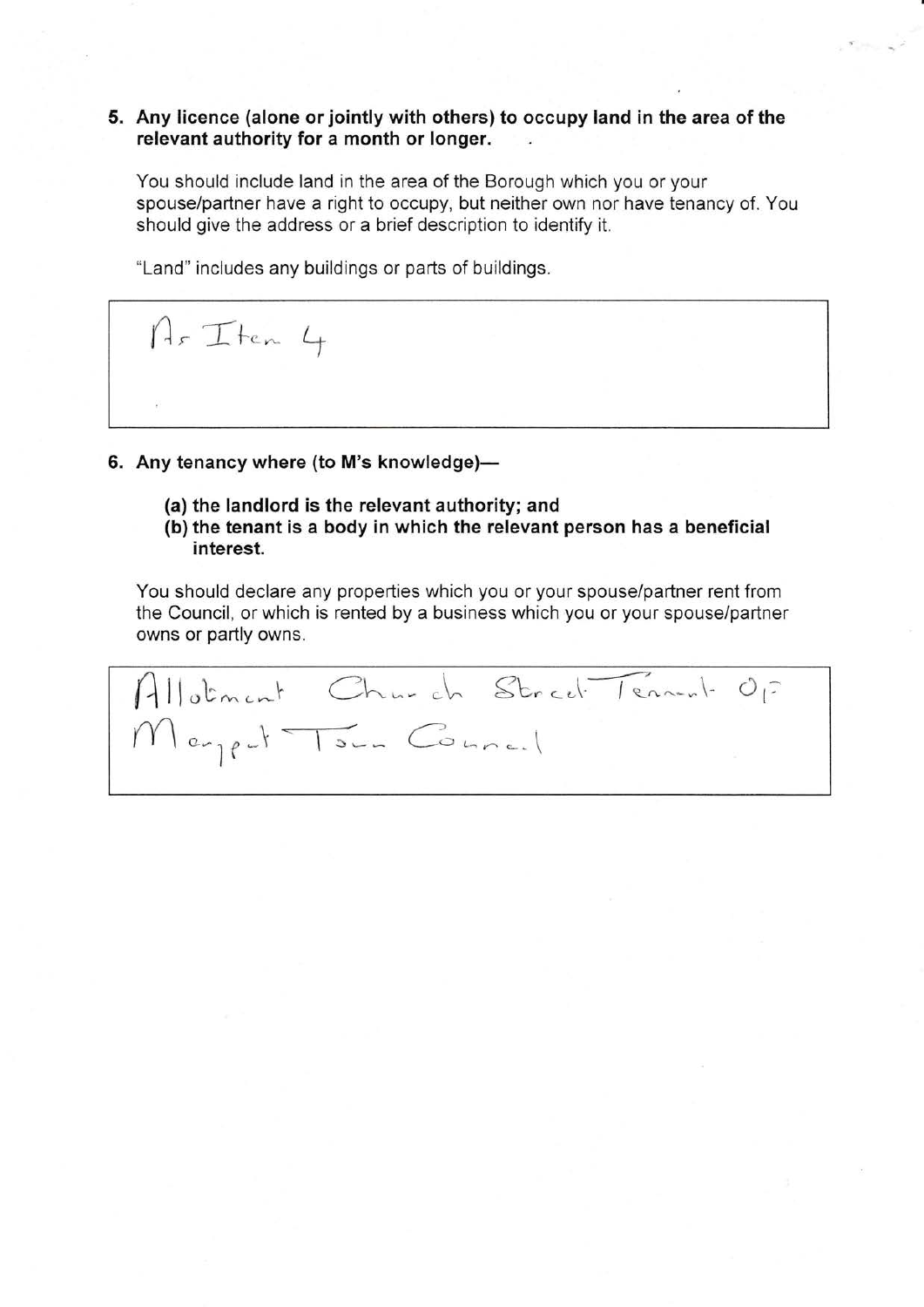### 7. Any beneficial interest in securities of a body where-

- (a) that body (to M's knowledge) has a place of business or land in the area of the relevant authority; and
- $(b)$  either-
	- (i) the total nominal value of the securities exceeds  $£25,000$  or one hundredth of the total issued share capital of that body; or
	- (ii) if the share capital of that body is of more than one class, the total nominal value of the shares of any one class in which the relevant person has a beneficial interests exceeds one hundredth of the total issued share capital of that class.

You should list the names of any companies, industrial and provident societies, co-operative societies, or other bodies corporate that (to your knowledge) are active in the Borough and in which you or your spouse/partner have a substantial interest. You do not need to show the extent of your interest.

You have a substantial interest if you own shares or other securities in the company with a nominal value of more than f25,000 or more than 1/100th of the issued share or securities. lf there are several classes of shares or securities, the fraction of 1/100th applies to any of these classes.

The company or body corporate is active in the Borough if it has land or a place of business in the Borough.

 $V_{\rm{ov}}$ 

#### Other Registrable lnterests

These interests are what the Council has determined should be entered into the authority's register of interests

8. Details of any body of which you are a member, or in a position of general control or management, and to which you are appointed or nominated by the Gouncil.

You should include the names of any bodies of which you have been appointed to represent the Council and the position you hold on those bodies.

Tolice And Crimeford Allechale Boro-An